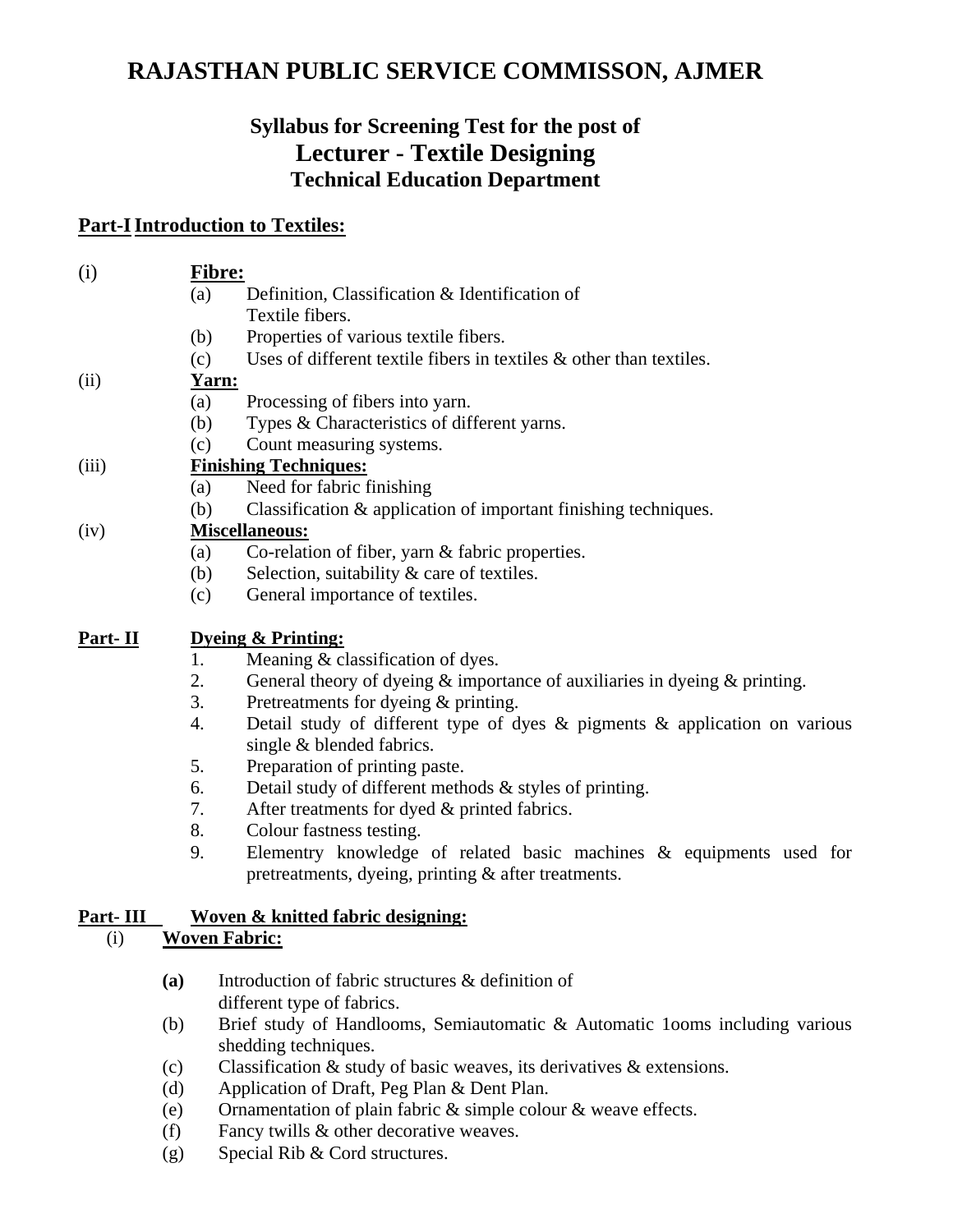- (h) Stripe & check weave combinations.
- (i) Extra thread figuring .
- (j) Pile structures.
- (k) Various figuring structures produced by dobby & Jacquard.
- (l) Fabric analysis & cloth calculations.
- (m) Inspection of fabric for various faults & remedies.

#### (ii) **Knitted Fabric:**

- **(a)** History, definition & types of knitting.
- **(b)** Study of primary knitted structures.
- **(c)** Study of Jacquard knitted structures.
- **(d)** Uses of knit fabrics.
- **(e)** Defects in knitted fabrics & their remedies.

#### **Part- IV Basic Drawing & Creative Textile Designing**:

- (i) Elements & Principles of Drawing & Composition.
- (ii) Introduction to Art Material & Tools.
- (iii) Understanding of basic shapes & space organization.
- (iv) Detail study of colour theories & colour schemes.
- (v) colour modifications, effects  $\&$  importance of colour in textiles.
- (vi) Application of texture collage & illusion in designing.
- (vii) Understanding of various styles of design.
- (viii) Understanding of different bases & placements for designing.
- (ix) Expression of terms used in Textile Design & their application.
- $(x)$  Repeat setting  $\&$  production of design on fabric through various methods.
- (xi) Factors influencing creation in designing.

## **Part- V Indian Traditional Textiles & World Textiles:**

#### (A) (i) Detail study of Indian traditional Textiles in context of following:-

- (a) Woven Brocade, Jamdani, Chanderi, Carpet, Baluchar.
- (b) Painted Kalamkari, Madhubani, Miniature, Phar, Varli.
- (c) Dyed & printed Ikat, Bandhani, Sanganeri, Batik, Ajarkh.
- (d) Embroidered Phulkari, Kashmiri, Kantha, Chickenkari, Kutch.
- (ii) Statewise classification of different traditional textiles in India.

#### (B) (i) Study of motifs, colour, fabric & method of application in textiles of following countries:-

- (a) Japan
- (b) China
- (c) Egypt
- (d) U.K.
- (e) France
- (f) Russia
- (ii) Identification of harmful dyes & chemicals restricted/ banned by developed countries & their replacements.
- (iii) List of various textile units  $&$  Export Houses established in Rajasthan  $&$  rest of India.